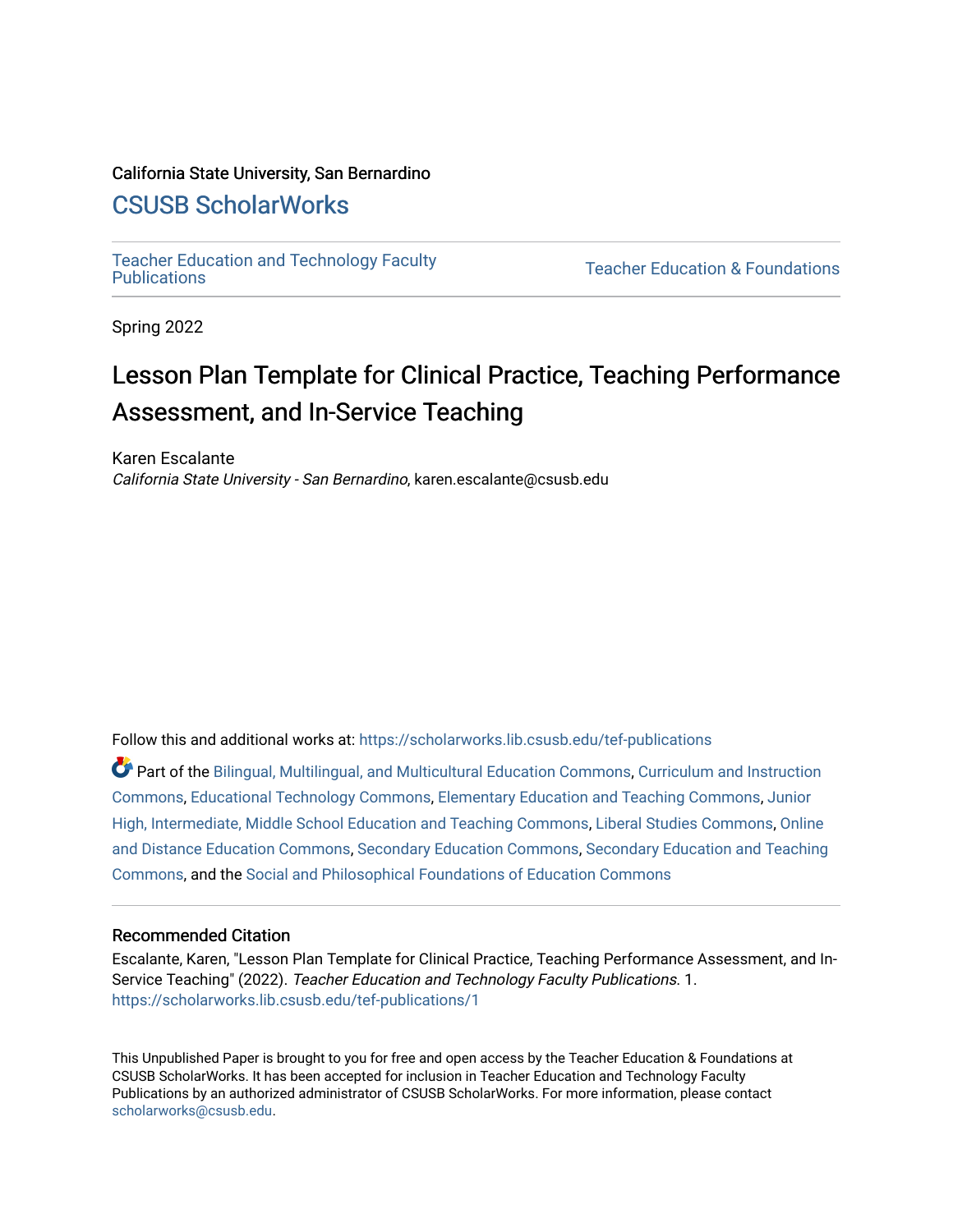## **Lesson Plan Template**

**(Can be used during coursework, clinical practice and CalTPA Cycle 1)**

| Grade           |  |
|-----------------|--|
| <b>Content</b>  |  |
| Area            |  |
| Number of       |  |
| <b>Students</b> |  |

**Learning Goal(s) – What level of thinking will be required?**

**CA State Standards:**

**ELD Standards:**

**ELD Goals (Consider reading, writing, speaking, listening):**

**Purpose: Becoming an effective teacher takes time, preparation, purposeful planning and deep knowledge of your students and the content / curriculum. Purposeful lesson planning supports you in your development as an educator and it works to ensure PK-12 students are being taught to think and engage with the content area, with the ultimate goal of transferring that knowledge to global understandings and patterns.**

**Prompting questions / considerations as you consider your lesson plan:**

- Identify your instructional strategies and student activities (Pedagogy)
- Why do your students care about this information / learning?
- What are the ways in which you create a positive learning environment? *(Refer to Center for Reaching & Teaching the Whole Child: Social, Emotional and Cultural Anchor Competencies)*
- What have your students learned previously that you are tapping into during this lesson?
- What new vocabulary words will your students need to know in order to access the content?
- What strategies have you selected that are student centered?
- How will students be engaged in the learning?
- How will you group students during the lesson?
- What higher order thinking skills are being used by the students during this lesson? *(Refer to Critical Thinking Skills sentence frames*)
- In what ways is your lesson challenging? How are you making it accessible to students? (*Refer to UDL checklist / Cast.org)*
- In what ways will you continually check for understanding from ALL students?
- How will you modify instruction to support the needs of your focus students, as well as any other students with learning / behavioral needs?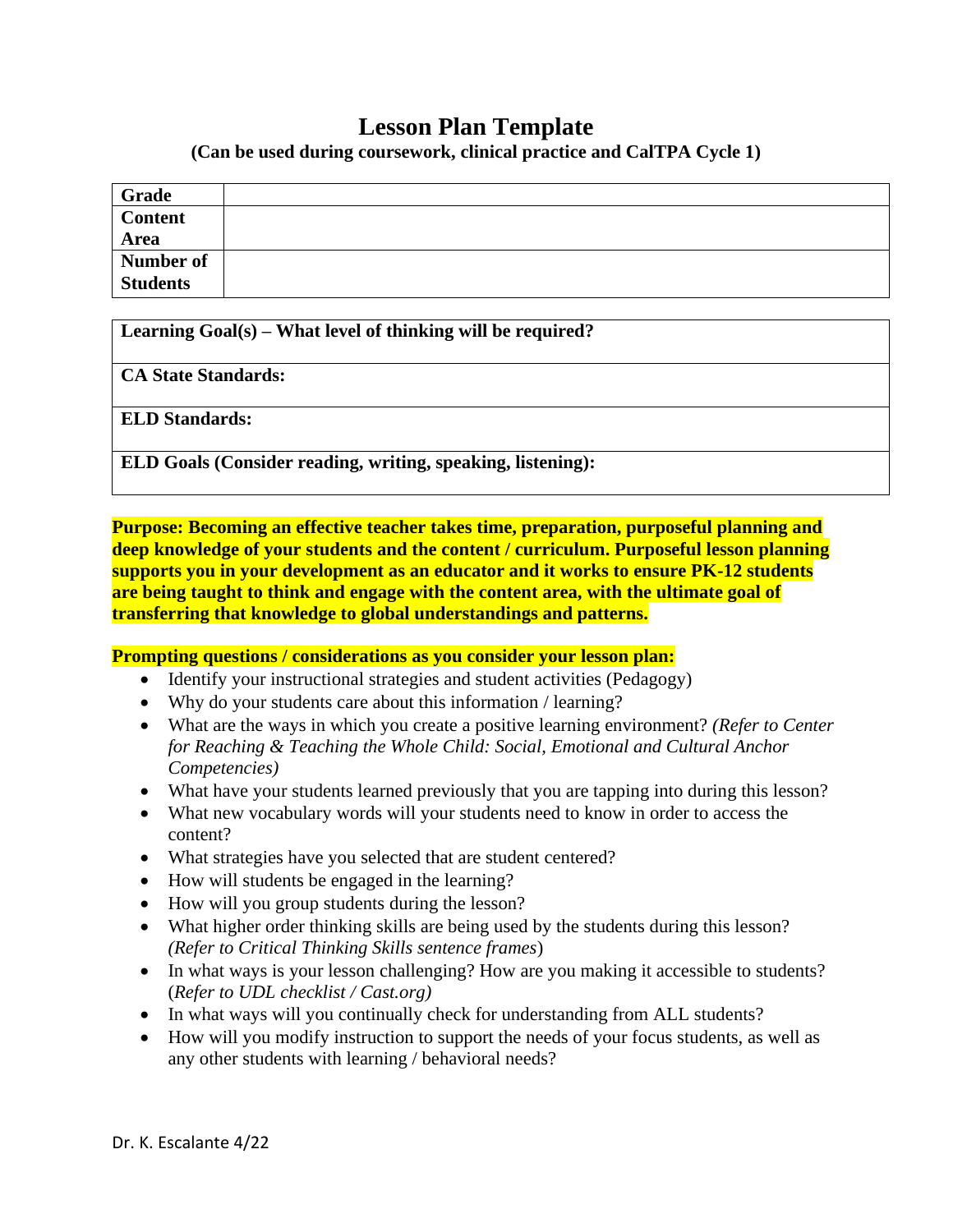*Be clear and detailed allowing for another teacher to teach this lesson without asking you clarifying questions.*

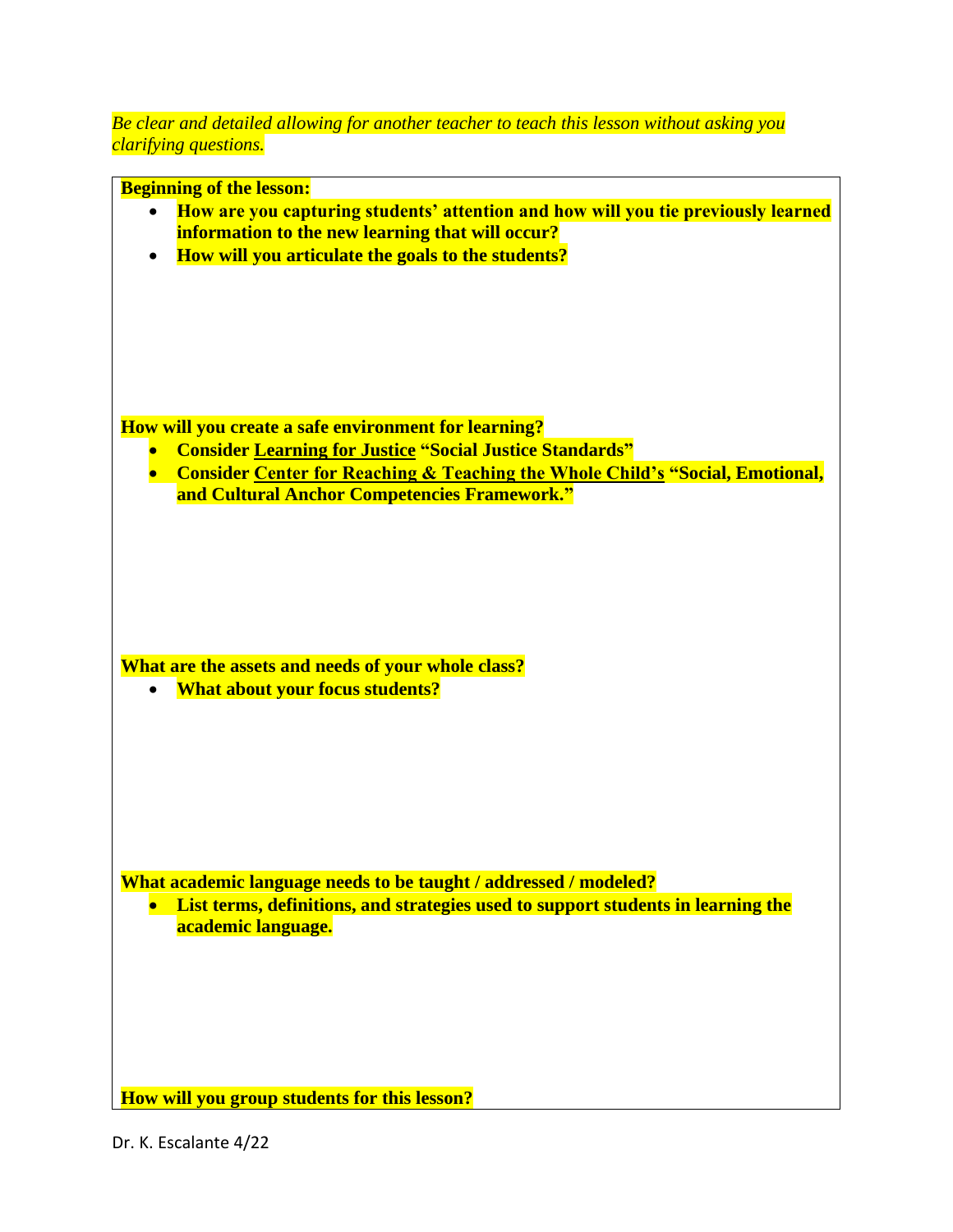| Why is / are your selected grouping strategy (ies) appropriate?                     |  |  |  |  |  |
|-------------------------------------------------------------------------------------|--|--|--|--|--|
|                                                                                     |  |  |  |  |  |
|                                                                                     |  |  |  |  |  |
|                                                                                     |  |  |  |  |  |
|                                                                                     |  |  |  |  |  |
|                                                                                     |  |  |  |  |  |
|                                                                                     |  |  |  |  |  |
|                                                                                     |  |  |  |  |  |
|                                                                                     |  |  |  |  |  |
| <b>Introduce new content to your students:</b>                                      |  |  |  |  |  |
| <b>What are you doing?</b> (Instructional Strategies = Pedagogy)<br>$\bullet$       |  |  |  |  |  |
| <b>What are your students doing? (Student Activities)</b>                           |  |  |  |  |  |
| <b>Why are these strategies &amp; activities appropriate?</b><br>$\bullet$          |  |  |  |  |  |
| What thinking skills are involved in the learning?                                  |  |  |  |  |  |
| Revisit your learning goals and ELD goals - is your lesson supporting students in   |  |  |  |  |  |
| making progress toward those goals?                                                 |  |  |  |  |  |
| How will you differentiate instruction for your focus students? (make appropriate   |  |  |  |  |  |
| adaptations)                                                                        |  |  |  |  |  |
|                                                                                     |  |  |  |  |  |
|                                                                                     |  |  |  |  |  |
|                                                                                     |  |  |  |  |  |
|                                                                                     |  |  |  |  |  |
|                                                                                     |  |  |  |  |  |
|                                                                                     |  |  |  |  |  |
|                                                                                     |  |  |  |  |  |
|                                                                                     |  |  |  |  |  |
|                                                                                     |  |  |  |  |  |
| How will you check for understanding throughout the lesson?                         |  |  |  |  |  |
| Provide at least two informal assessments you will incorporate.                     |  |  |  |  |  |
|                                                                                     |  |  |  |  |  |
|                                                                                     |  |  |  |  |  |
|                                                                                     |  |  |  |  |  |
|                                                                                     |  |  |  |  |  |
|                                                                                     |  |  |  |  |  |
| <b>Materials / resources needed</b>                                                 |  |  |  |  |  |
|                                                                                     |  |  |  |  |  |
|                                                                                     |  |  |  |  |  |
|                                                                                     |  |  |  |  |  |
|                                                                                     |  |  |  |  |  |
|                                                                                     |  |  |  |  |  |
|                                                                                     |  |  |  |  |  |
| What UDL strategies are incorporated into your lesson?                              |  |  |  |  |  |
| <b>Explain why your selected UDL strategies are appropriate for the students in</b> |  |  |  |  |  |
| your class / for this lesson.                                                       |  |  |  |  |  |
|                                                                                     |  |  |  |  |  |
|                                                                                     |  |  |  |  |  |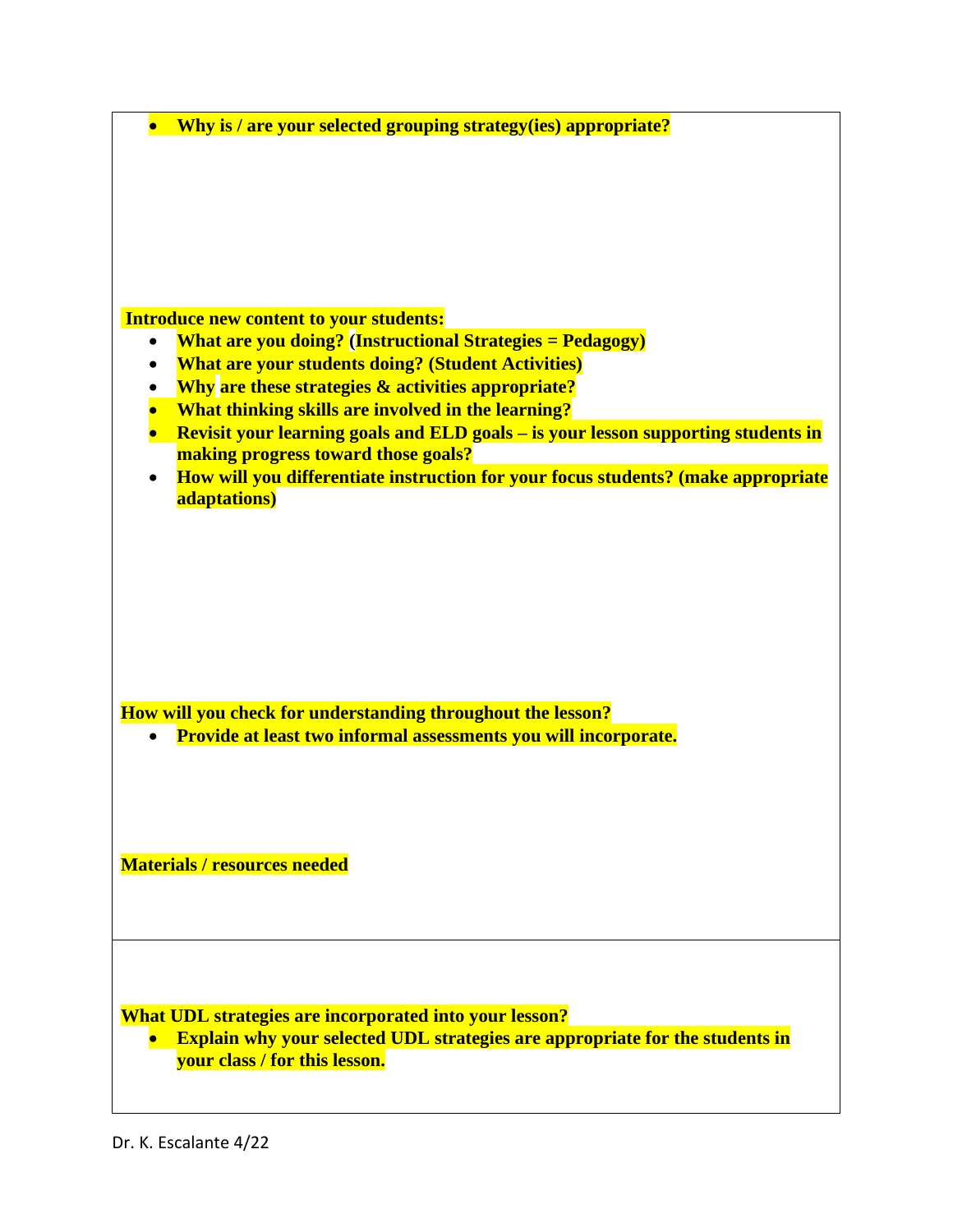## **Conclusion of the lesson:**

- **What are you doing?**
- **What are your students doing?**
- **Why?**
- **How are you and your students relating this new learning to learning in the future?**

### **Formal Assessment**

- **How will you check for understanding – what is your formal assessment?**
- **Revisit your learning goals and ELD goals – is your assessment helping you identify if your students are making progress toward these goals?**
- **How will students articulate their understanding of the learned information through higher order thinking?**
- **Include a rubric for your formal assessment. Rubric Resources: [https://docs.google.com/document/d/1pHnS09j4vebS6oTFiu9hii7TEWaSIQvM4o](https://docs.google.com/document/d/1pHnS09j4vebS6oTFiu9hii7TEWaSIQvM4oOoht4Hfa4/edit?usp=sharing) [Ooht4Hfa4/edit?usp=sharing](https://docs.google.com/document/d/1pHnS09j4vebS6oTFiu9hii7TEWaSIQvM4oOoht4Hfa4/edit?usp=sharing)**

**Reflection –post lesson:**

- **What worked well? Why?**
- **What would you do differently next time?**
- **Was the lesson student centered? How do you know?**
- **What data did you collect informing you of your students' understandings in regards to the learning goals?**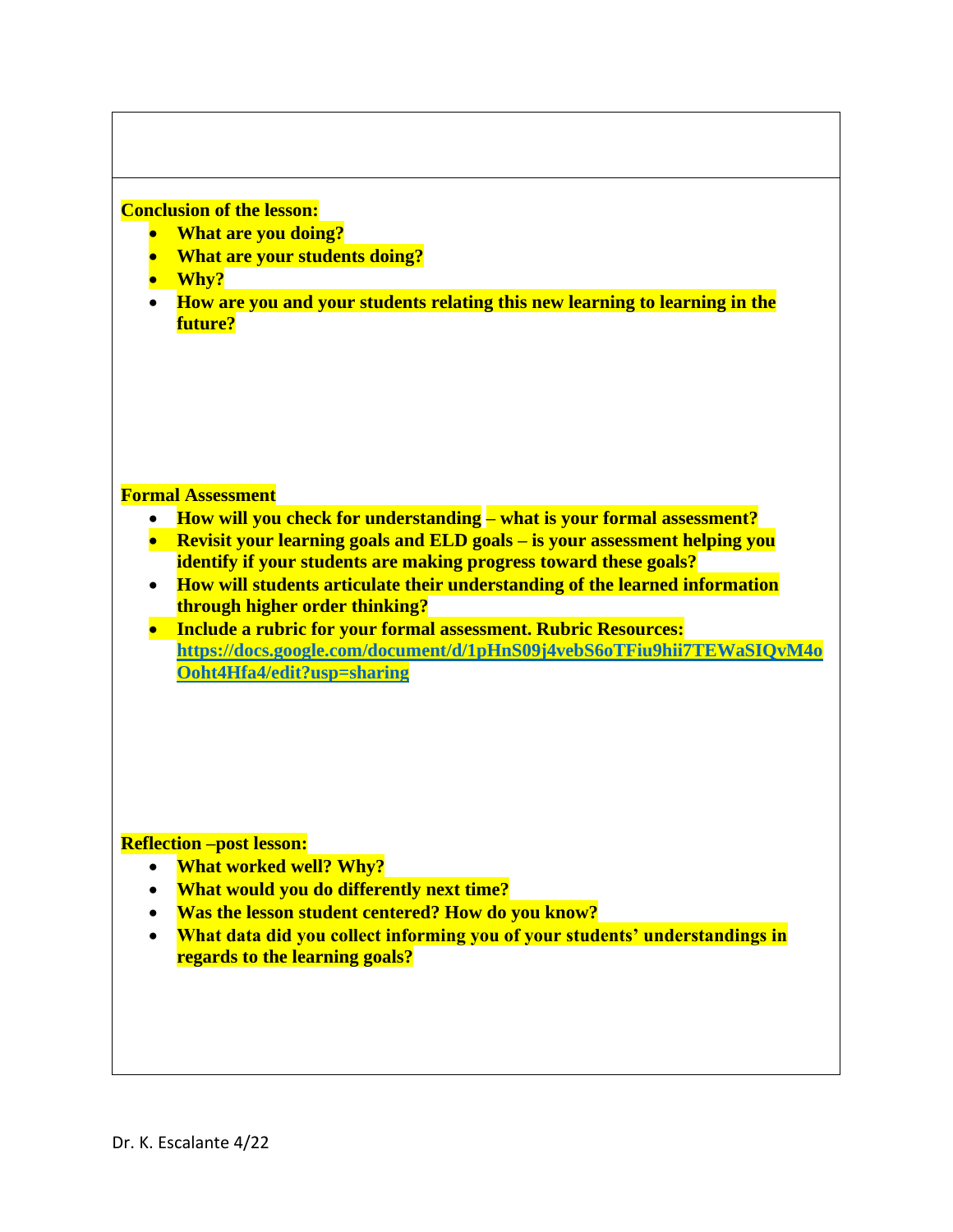| <b>Technology</b> (check all that apply)                                                                                                                                                                                                           |                                      |                                                                     |  |  |  |  |  |
|----------------------------------------------------------------------------------------------------------------------------------------------------------------------------------------------------------------------------------------------------|--------------------------------------|---------------------------------------------------------------------|--|--|--|--|--|
| _SMART Board __Teacher laptop __Student computers __LCD Projector __iPad/tablet __mp3<br>players __Document camera __Scanner __Digital camera __Speakers _______Digital microscope<br>_Calculator _FM system _Colour printer<br>_Webcam<br>__Other |                                      |                                                                     |  |  |  |  |  |
| <b>Multiple Means of</b><br><b>Multiple Means of Representation</b><br><b>Multiple Means of Engagement</b>                                                                                                                                         |                                      |                                                                     |  |  |  |  |  |
|                                                                                                                                                                                                                                                    | <b>Action/Expression</b>             |                                                                     |  |  |  |  |  |
| $-1$ – Provide options for                                                                                                                                                                                                                         |                                      | $\frac{-7 - \text{Provides options for}}{}$                         |  |  |  |  |  |
| perception                                                                                                                                                                                                                                         | $-4$ – Provide options for physical  | recruiting interest                                                 |  |  |  |  |  |
| $\_1.1 -$ Offer ways of customizing                                                                                                                                                                                                                | action                               | $\_\$ {7.1} – Optimize individual                                   |  |  |  |  |  |
| the display of information                                                                                                                                                                                                                         | $-4.1 - \text{Vary the methods for}$ | choice & autonomy                                                   |  |  |  |  |  |
| $\_\$ 1.2 – Offer alternatives for                                                                                                                                                                                                                 | response $\&$ navigation             | $\_7.2$ – Optimize relevance, value                                 |  |  |  |  |  |
| auditory information<br>$-4.2$ – Optimize access to tools and                                                                                                                                                                                      |                                      | & authenticity                                                      |  |  |  |  |  |
| $\_\$ 1.3 – Offer alternatives for visual<br>assistive technologies                                                                                                                                                                                |                                      | $-7.3$ – Minimize threats &                                         |  |  |  |  |  |
| information                                                                                                                                                                                                                                        | $\_5$ – Provide options for          | distractions                                                        |  |  |  |  |  |
| $\angle 2$ – Provide options for language,                                                                                                                                                                                                         | expression and communication         | $-8$ – Provide options for                                          |  |  |  |  |  |
| mathematical expressions, &                                                                                                                                                                                                                        | $\_5.1 -$ Use multiple media for     | sustaining effort & persistence                                     |  |  |  |  |  |
| symbols                                                                                                                                                                                                                                            | communication                        | $\_8.1$ – Heighten salience of                                      |  |  |  |  |  |
| $\_\_2.1$ – Clarify vocabulary and<br>$\_5.2 -$ Use multiple tools for                                                                                                                                                                             |                                      | goals/objectives                                                    |  |  |  |  |  |
| construction & composition<br>symbols                                                                                                                                                                                                              |                                      | $\_\$ 8.2 – Vary demands &                                          |  |  |  |  |  |
| $\_\_2.2 -$ Clarify syntax and structure                                                                                                                                                                                                           | $\_5.3$ – Build fluencies with       | resources to optimize challenges                                    |  |  |  |  |  |
| $\_\_2.3$ – Support decoding of text,                                                                                                                                                                                                              | graduated levels of support for      | $\_8.3$ – Foster collaboration &                                    |  |  |  |  |  |
| mathematical notation, & symbols                                                                                                                                                                                                                   | practice & performance               | community                                                           |  |  |  |  |  |
| $\_\_2.4$ – Promote understanding                                                                                                                                                                                                                  | $-6$ – Provide options for executive | $\_8.4$ – Increase mastery-oriented                                 |  |  |  |  |  |
| across languages                                                                                                                                                                                                                                   | functions                            | feedback                                                            |  |  |  |  |  |
| $2.5$ – Illustrate through multiple<br>$\_\$ 6.1 – Guide appropriate goal                                                                                                                                                                          |                                      | $-9$ – Provide options for self-                                    |  |  |  |  |  |
| media                                                                                                                                                                                                                                              | setting                              | regulation                                                          |  |  |  |  |  |
| $\_\$ 3 – Provide options for<br>$\_\_6.2$ – Support planning & strategy                                                                                                                                                                           |                                      | $-9.1$ – Promote expectations &<br>beliefs that optimize motivation |  |  |  |  |  |
| comprehension                                                                                                                                                                                                                                      | development                          |                                                                     |  |  |  |  |  |
| $\_\$ 3.1 – Activate or supply                                                                                                                                                                                                                     | $-6.3$ – Facilitate managing         | $-9.2$ – Facilitate personal coping                                 |  |  |  |  |  |
| information & resources<br>background knowledge                                                                                                                                                                                                    |                                      | skills & strategies                                                 |  |  |  |  |  |
| _3.2 - Highlight patterns, critical                                                                                                                                                                                                                | $-6.4$ – Enhance capacity for        | $-9.3$ – Develop self-assessment                                    |  |  |  |  |  |
| features, big ideas, & relationships<br>$3.3$ – Guide information                                                                                                                                                                                  | monitoring progress                  | & reflection                                                        |  |  |  |  |  |
| processing, visualization, &                                                                                                                                                                                                                       |                                      |                                                                     |  |  |  |  |  |
| manipulation                                                                                                                                                                                                                                       |                                      |                                                                     |  |  |  |  |  |
| $3.4$ – Maximize transfer &                                                                                                                                                                                                                        |                                      |                                                                     |  |  |  |  |  |
| generalization                                                                                                                                                                                                                                     |                                      | <b>UDL</b>                                                          |  |  |  |  |  |
|                                                                                                                                                                                                                                                    |                                      | CAST.ORG                                                            |  |  |  |  |  |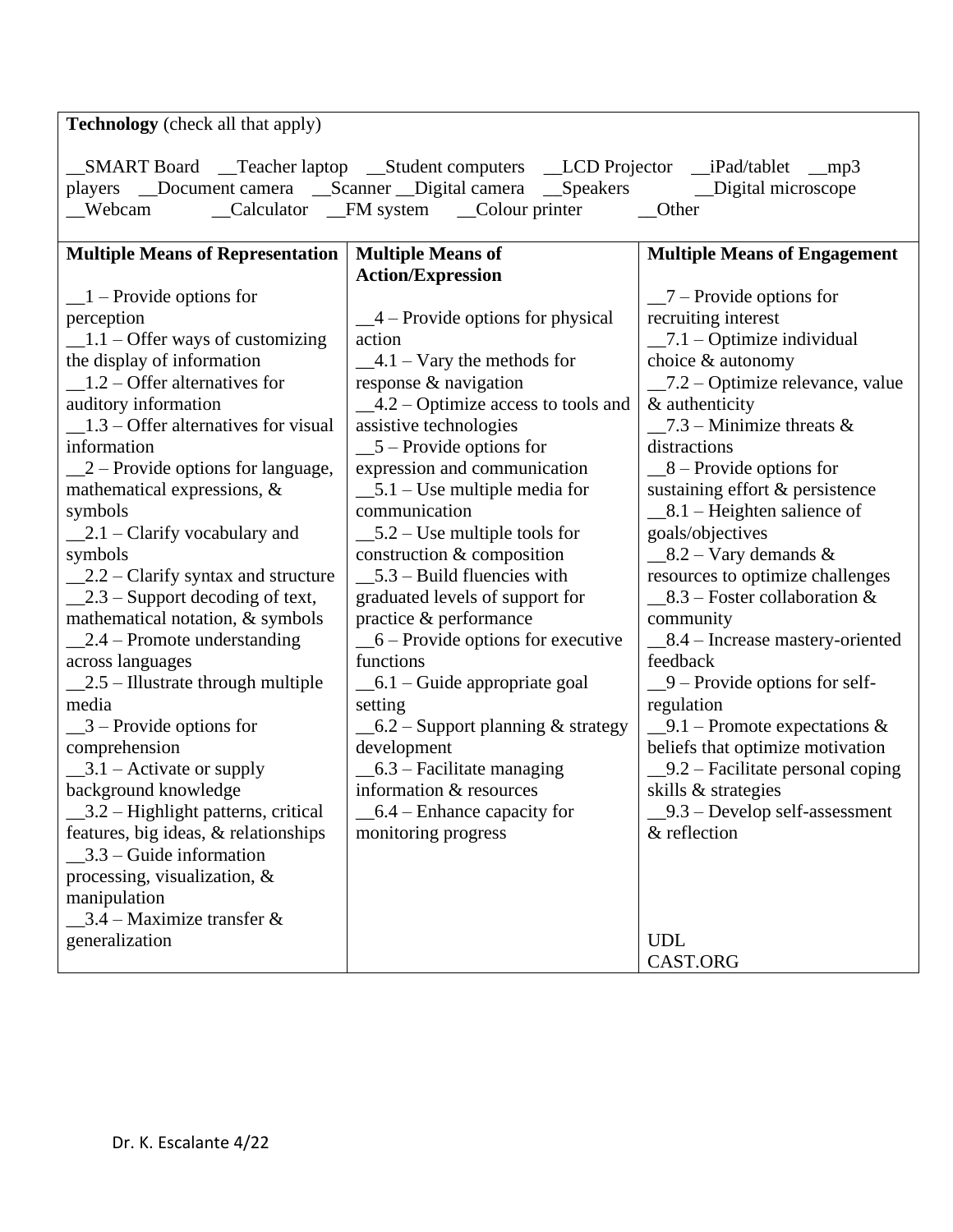# **CRITICAL THINKING SKILLS**

| 1<br>Knowledge<br><b>Identification</b><br>and recall of<br>information | define<br>fill in the blank<br>list<br>identify<br>Who <b>will be a series of the series of the series of the series of the series</b><br>What <b>What Manual</b><br>Where <b>Where Contract Contract Contract Contract Contract Contract Contract Contract Contract Contract Contract Contract Contract Contract Contract Contract Contract Contract Contract Contract Contract Contract Contract </b><br>When the contract of the contract of the contract of the contract of the contract of the contract of the contract of the contract of the contract of the contract of the contract of the contract of the contract of the contr<br>convert<br>describe<br>explain | label<br>locate<br>match<br>memorize<br>interpret<br>paraphrase<br>put in order | name<br>recall<br>spell<br>How<br>Describe<br>What is <b>with a series of the series of the series</b><br>restate<br>retell in your own words<br>rewrite | state<br>tell<br>underline<br>$\overline{\mathbf{?}}$<br>summarize<br>trace<br>translate |  |
|-------------------------------------------------------------------------|-----------------------------------------------------------------------------------------------------------------------------------------------------------------------------------------------------------------------------------------------------------------------------------------------------------------------------------------------------------------------------------------------------------------------------------------------------------------------------------------------------------------------------------------------------------------------------------------------------------------------------------------------------------------------------|---------------------------------------------------------------------------------|----------------------------------------------------------------------------------------------------------------------------------------------------------|------------------------------------------------------------------------------------------|--|
| Comprehension<br>Organization<br>and selection of<br>facts and ideas    | in your own words.<br>Re-tell<br>What is the main idea of 2                                                                                                                                                                                                                                                                                                                                                                                                                                                                                                                                                                                                                 |                                                                                 | What differences exist between 2<br>Can you write a brief outline?                                                                                       |                                                                                          |  |
| <b>Application</b>                                                      | apply<br>compute<br>conclude<br>construct                                                                                                                                                                                                                                                                                                                                                                                                                                                                                                                                                                                                                                   | demonstrate<br>determine<br>draw<br>find out                                    | give an example<br>illustrate<br>make<br>operate                                                                                                         | show<br>solve<br>state a rule or principle<br>use                                        |  |
| Use of facts.<br>rules,<br>and principles.                              | Do you know of another instance where _____?<br>How is _______ an example of _____?<br>How is ________ related to _____?<br>Why is _______ significant?<br>Could this have happened in ____?                                                                                                                                                                                                                                                                                                                                                                                                                                                                                |                                                                                 |                                                                                                                                                          |                                                                                          |  |
| $\boldsymbol{4}$<br><b>Analysis</b>                                     | analyze<br>categorize<br>classify<br>compare                                                                                                                                                                                                                                                                                                                                                                                                                                                                                                                                                                                                                                | contrast<br>debate<br>deduct<br>determine the factors                           | diagram<br>differentiate<br>dissect<br>distinguish                                                                                                       | examine<br>infer<br>specify                                                              |  |
| <b>Separating</b><br>a whole into<br>component<br>parts                 | What are the parts or features of _______?<br>Classify ________ according to ________.<br>Outline/diagram/web/map                                                                                                                                                                                                                                                                                                                                                                                                                                                                                                                                                           |                                                                                 | How does _____ compare/contrast with ___?<br>What evidence can you present for _____?                                                                    |                                                                                          |  |
| 5<br><b>Synthesis</b><br>Combining                                      | change<br>combine<br>compose<br>construct<br>create<br>design                                                                                                                                                                                                                                                                                                                                                                                                                                                                                                                                                                                                               | find an unusual way<br>formulate<br>generate<br>invent<br>originate<br>plan     | predict<br>pretend<br>produce<br>rearrange<br>reconstruct<br>reorganize                                                                                  | revise<br>suggest<br>suppose<br>visualize<br>write                                       |  |
| ideas to form a<br>new whole                                            | What would you predict/infer from _____?<br>What ideas can you add to<br>How would you create/design a new ?                                                                                                                                                                                                                                                                                                                                                                                                                                                                                                                                                                |                                                                                 | What solutions would you suggest for ___?<br>What might happen if you combined<br>with ?                                                                 |                                                                                          |  |
| 6<br><b>Evaluation</b>                                                  | appraise<br>choose<br>compare<br>conclude                                                                                                                                                                                                                                                                                                                                                                                                                                                                                                                                                                                                                                   | decide<br>defend<br>evaluate<br>give your opinion                               | judge<br>justify<br>prioritize<br>rank                                                                                                                   | rate<br>select<br>support<br>value                                                       |  |
| <b>Developing</b><br>opinions,<br>judgements,<br>or decisions           | Do you agree that<br>What do you think about<br>What is most important?                                                                                                                                                                                                                                                                                                                                                                                                                                                                                                                                                                                                     | ? Explain.<br>?                                                                 | Prioritize<br>according to<br>How would you decide about<br>What criteria would you use to assess                                                        |                                                                                          |  |